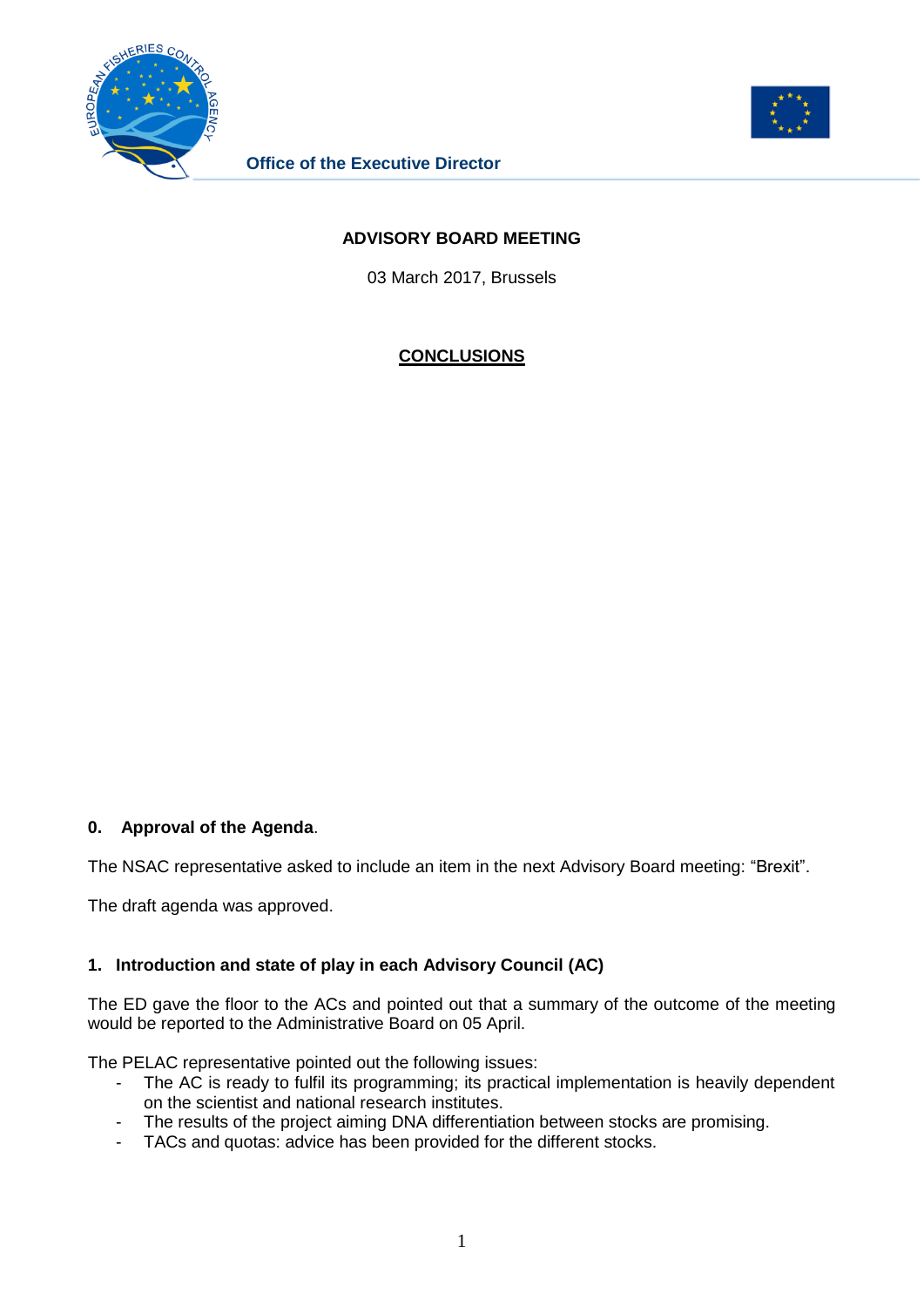- Technical measures: a draft advice has been issued by the Focus Group (FG).
- The landing obligation (LO) and Control regulation FGs have been merged.
- He asked EFCA for an update on the "gramme size project" state of play and data, and asked EFCA whether it would be possible to count with EFCA's participation in a PELAC meeting that would take place in April in Dublin.

With reference to the question on the "gramme size project", the HoU 2 confirmed that EFCA would be participating and presenting an update on the "gramme size project" in the meeting to be organised in April. The HoU 2 informed that there was good cooperation with the MS and the industry; he mentioned the difficulty to get data from inspections at sea and to get data from reference vessels and the importance to compare data.

The representative of the AAC mentioned that:

- the AC has been active since July 2016;
- it has 61 members and 3 working groups (WG);
- it is currently designing the work programme for the coming year.

The NSAC representative updated on the following issues:

- On behalf of the NWWAC informed that it was planned to organise a conference on control and monitoring including representatives from COM, MS control authorities and also EFCA.
- The multiannual plan for the North Sea is under discussion, the pace is very slow;
- The draft regulation on technical measures is very complex. The proposal on the table has been promoted by the Presidency; it has not been discussed in depth which poses many risks.
- LO: already in force in certain areas and fisheries. The Scheveningen group is preparing the recommendations for 2018.
- Monitoring and control issues: emphasis was made on control and monitoring the LO. He asked for effective measures to be in force and boosting a culture of compliance in order to get to effective measures equally applied in the NS; the same applies to the share of information. He identified the following challenges: monitoring of catches at sea, shift of control from land to sea that might be or not possible, ensure level playing field, provide incentives and how to ensure a smooth transition from what is happening now. He suggested to look at how Norway is applying the LO and drew the attention to the risk of choke species.
- Brexit will influence things; the rational of having a multiannual plan if a big chunk of the NS is not included was called into question.

Regarding the technical measures, the EC mentioned that the goal was to have a general agreement ASAP. The EP is still approaching the discussion and the report is not ready yet; it will come in summer.

The BSAC representative raised the following concerns:

- LO: Its implementation will take time. ICES has a very good report, e.g. looking back over some years, BACOMA and T90 solved all selectivity issues in the past, however currently it is clear that these gears are not selective; there is a big difference between Kattegat, Skagerrak and Baltic Sea, because some very selective gears in Kattegat could not be used in Baltic Sea, even gillnets in bad weather conditions become non selective as it is necessary to discard fish.
- He pointed out that fishermen learnt to do the right thing during many years. They were always discarding fish in line with the CFP requirements, and now is the other way around. From 2017 the LO applies for all TAC species in Baltic Sea. The BSAC has encouraged fishermen, scientist and the countries to have projects all over the Baltic to improve selectivity. There are several projects with the fishermen ongoing. The survival rate of the different species should be taken into account, e.g. the flatfish has a high survival rate.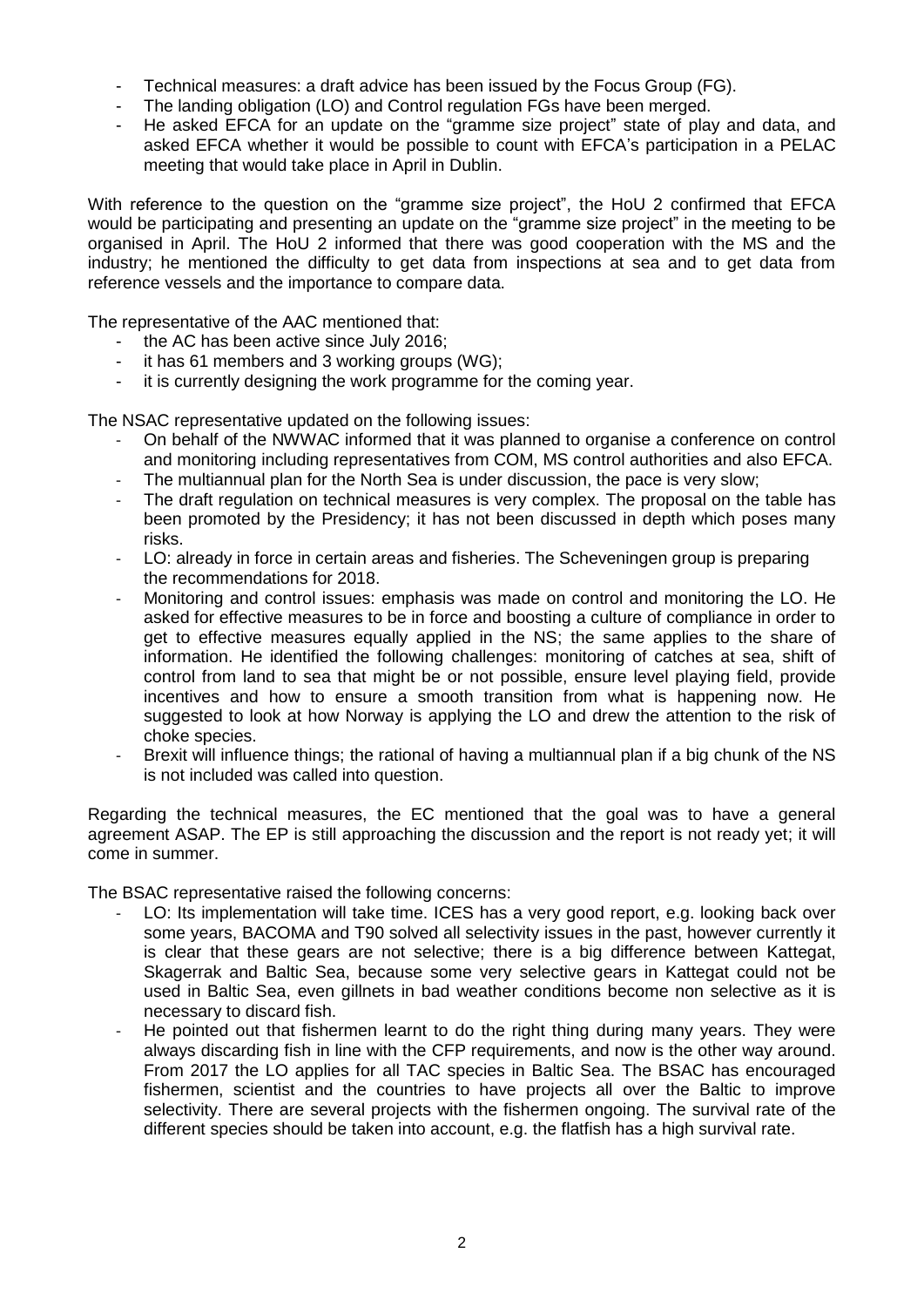- He also informed that a BSAC-BALTFISH-EFCA Workshop on implementation of the Landing Obligation, to discuss discard mitigation and the state of play of the implementation of the LO in the Baltic Sea, will take place in Hamburg on 09 March.

The representative of the MAC mentioned that the situation on this AC was similar to the AAC. They would like to collaborate with EFCA and the other ACs. He underlined the interest of the MAC on the regulations aiming at addressing the IUU fishing and activities.

The representative of Malta introduced Malta's Presidency and informed that the Ministerial Conference on Mediterranean Fisheries will take place on 29-30 March 2017.

The ED mentioned that Malta's Conference was a continuation of the declaration adopted by the Mediterranean Fisheries Ministers to promote the sustainable development of fisheries in Venice in 2003.

The representative of Spain asked if EFCA had any initiative regarding CISE.

The ED mentioned that CISE was an initiative of the EC and that EFCA was participating in the meetings.

The LDAC representative raised the following topics:

- Fight against IUU fisheries: the LDAC is working with the MAC to develop joint advices on this subject in the future and with COMHAFAT to put in place specific projects in improving MCS on West Africa and in particular the Gulf of Guinea. COMHAFAT has developed a comprehensive study with a phased approach for setting a regional control observer programme at sea which will be soon presented for adoption at their Ministerial Conference. He asked EFCA to reinforce training and capacity building in West African coastal countries with the new resources available, as a result of the increase of budget, as well as be involved in joint regional monitoring programmes.
- On the implementation of the LO, he pointed out that in NEAFC and NAFO COM informed that delegated regulations derogating the LO are expected where there are conflict of rules in line with article 15.2 of CFP Regulation. However, he passed some LDAC members' concerns about future application for by-catch species that might become choke species, e.g. the case of witch flounder in NAFO, for which some Baltic States have a small quota but is a by-catch for other EU MS vessels such as Spain or Portugal.
- He asked EFCA for an update on the PESCAO project.

With reference to the PESCAO project, the ED mentioned that the process was on going but detailed information could not be disclosed at this stage.

Regarding the application of LO to external fleets, the ED asked the LDAC representative if CCTV could be an option.

The LDAC representative mentioned that industrial tuna purse seiners have already 100% observer coverage on board and some vessels use CCTV (called it "electronic eye") on a voluntary basis. He thinks that this fleet segment may be keen to support this idea. However for other fleet segments, such as long-liners and trawlers, that might be more difficult due to capacity and operational aspects and lower observer coverage on board.

## **2. EFCA's Annual Report 2016**

The main facts and figures of EFCA's Annual Report 2016 were presented by the ED. *Inter alia* the following aspects were highlighted: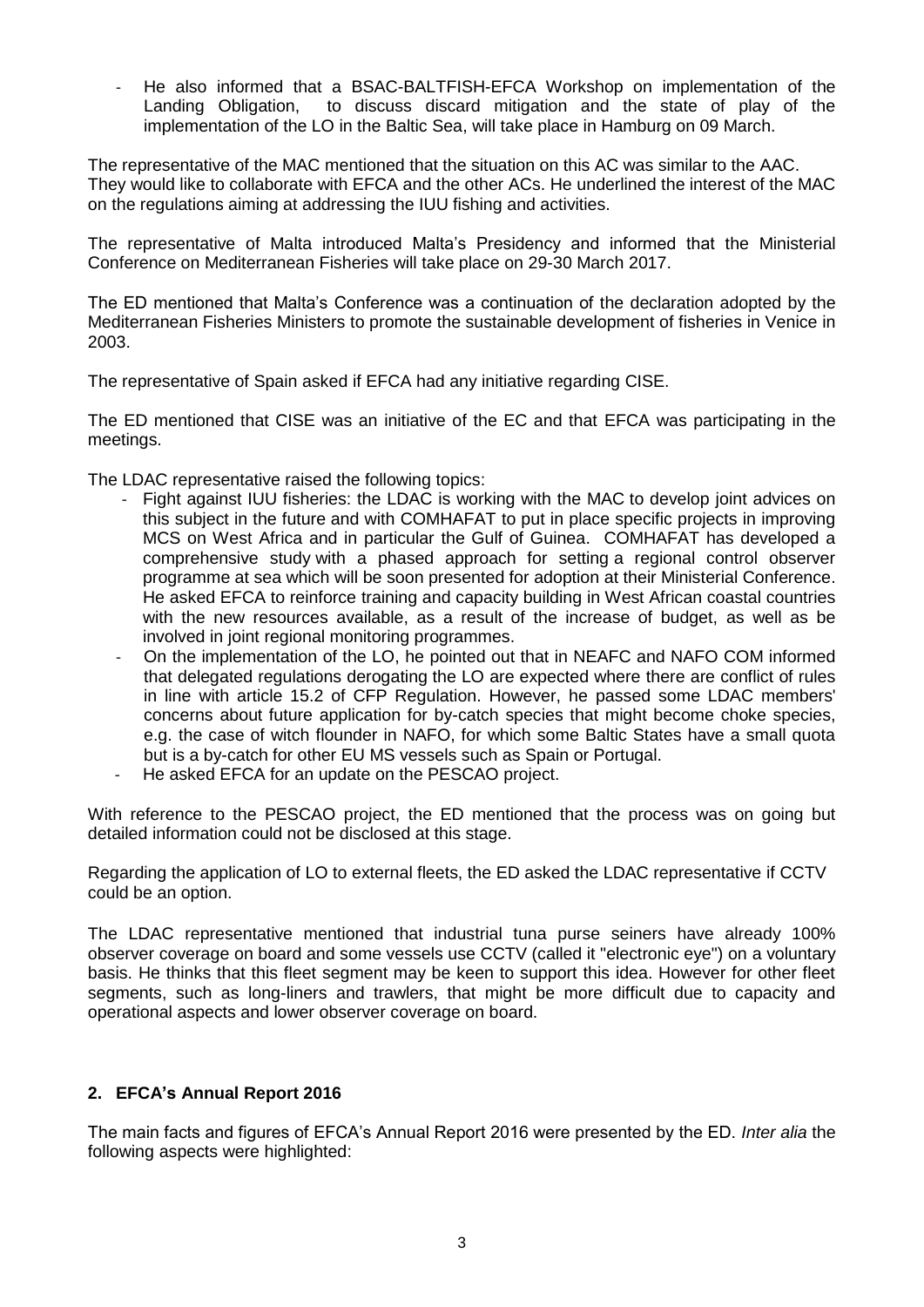- The Joint Deployment Plans continue to be the mainstay of EFCA operational coordination. EFCA coordinated close to 19,500 inspections in which 665 suspected infringements were identified.
- More than 1900 man/days of exchange of inspectors achieved in the JDPs.
- The breakdown of significant infringements in 2016.
- EFCA strategic objective to support the MS and the EC in monitoring the CFP and in particular the LO.
- The Coast Guard Pilot Project key facts and tasks.
- EFCA held 24 training events consisting of regional workshops, exchange of best practices, training the trainers, Union inspectors training, Fisheries Information System training and training for third countries.
- By the end of the year, EFCA trained a total of 580 officials, of which 150 through elearning.
- 1 training mission within the framework of sustainable fisheries partnership agreements (SFPA).
- Assistance to the Commission on IUU.
- The availability of the suite of collaborative and data exchange tools as Fishnet, the Electronic Reporting System (ERS), the Electronic Inspection Report system (EIR).

After the presentation the floor was given to the ACs for comments.

The NSAC asked about the magnitude of the infractions in the different areas.

The HoU2 made a summary of most common suspected infringements, *inter alia* the following: for the Baltic Sea the misrecording of catches, and the technical measures; for the North Sea the misrecording of species, the margin of tolerance, the use of blinders and the catch composition; for the Pelagic the misrecording of species and the lack of prior notification; for the Mediterranean the misrecording of BFT and SWO and the margin of tolerance.

The representative of the BSAC pointed out that the information provided by EFCA was very valuable and that it should be taken into account in the discussions.

The representative of the MAC asked if figures on serious infringements were available and how many vessels had their licences withdrawn.

The HoU 2 explained that the figures provided by EFCA were related to "suspected infringements" The enforcement measures are competence of the Member States competent authorities

The ED clarified that EFCA did not have any prosecution power and that could not tell how many of the suspected infringements have been later sentenced as serious infringements.

#### **3. EFCA's Single Programming Document: Multiannual work programme 2017-2021 and Annual work programme 2017 implementation. Draft SPD for 2018.**

The ED and the HoU 2 presented the state of play under the SPD 2017 and the draft SPD 2018.

With reference to the SPD 2017:

- The amendment of EFCA's founding regulation (Regulation (EU) 2016/1626 of the EP and Council) to cooperate with the European Border and Coast Guard Agency, and the European Maritime Safety Agency, to support the national authorities carrying out coast guard functions.
- The changes in the annual budget and HR.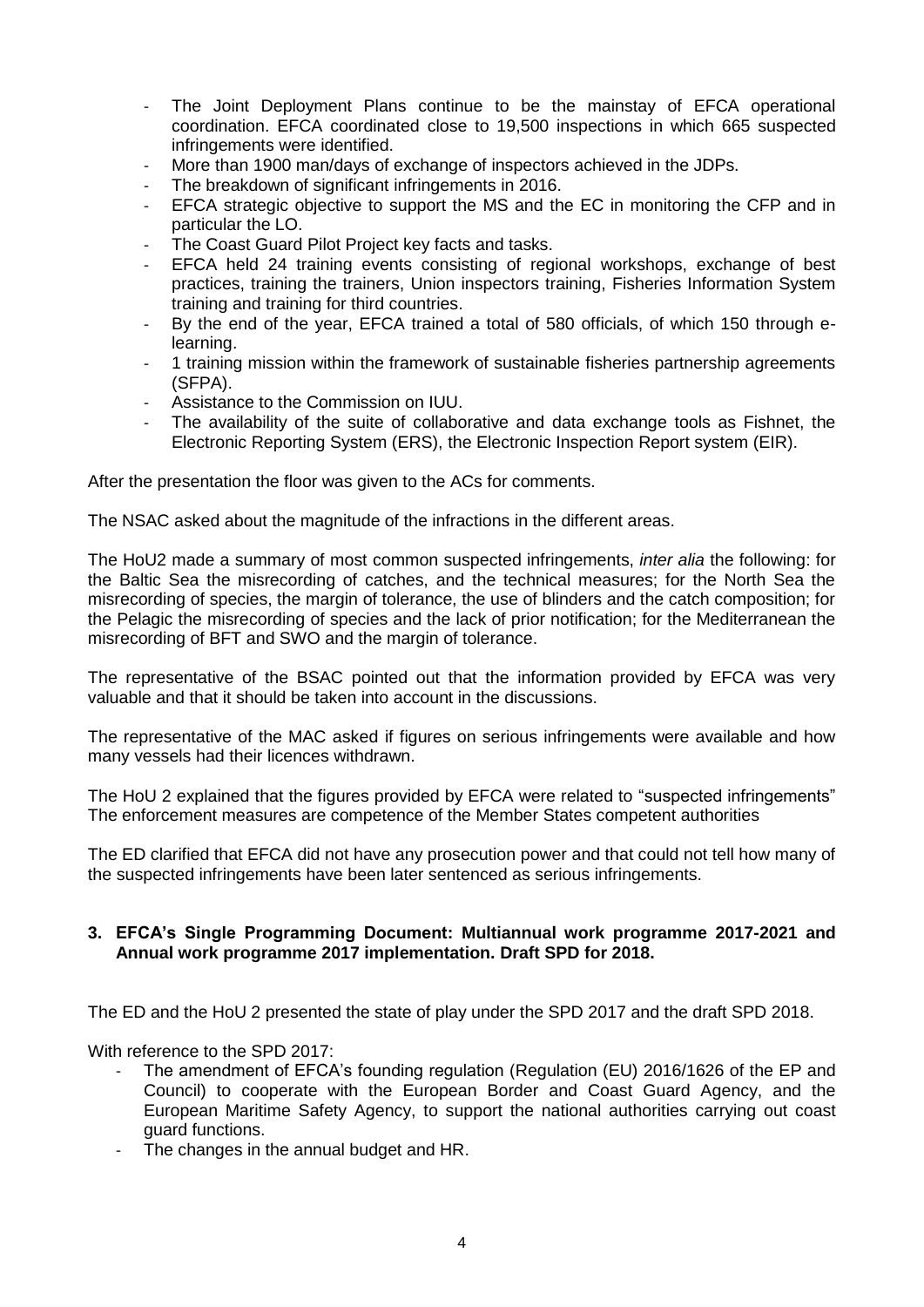- 2017 operational activities: coordination, harmonisation and standardisation and assistance and expertise.
- The EU Coast Guard Tasks, the multipurpose operations and the Pilot project "Modernising fisheries controls and optimising vessel monitoring through the use of innovative European systems".
- The support to the regionalisation and LO implementation.

With reference to the draft SPD 2018 the priorities presented were as follows:

- A Support the regional implementation of the Common Fisheries Policy (in particular of the landing obligation) and related maritime strategies:
	- in areas with a Specific Control and Inspection Programme (SCIP) /Joint Deployment Plan (JDP);
	- in fisheries where no SCIP/JDP is in force but subject to the landing obligation;
	- upon request of the European Commission, provide expertise on the control aspects in preparations of new or updating of existing regulations;
	- provide operational capacity and expertise towards a European Coast Guard Capacity.
- B Support the Union in the international dimension of the CFP and the fight against IUU activities.
- C Contribute to the evaluation and improvement of compliance in selected European Fisheries.
- D Provide training activities and training material in support of the effective and uniform application of the CFP based on the Core Curricula which will be kept updated.
- E Delivery and enhancements of the data management systems suite and architecture.
- F Enhancements of EFCA ICT infrastructure, continuity and security for operational and corporate systems.

After the presentation the floor was given to the ACs for comments. No interventions were made by the ACs.

#### **4. Rotation of the Advisory Board representative in the EFCA Administrative Board**

The PO presented the yearly rotation system agreed by the Advisory Council representatives. The representative of the Advisory Board in the Administrative Board, from 02 March 2017 until 01 March 2018, will be the NWWAC and the alternate the SWWAC.

Considering that there are new ACs already operative, namely the Market, Aquaculture and Black Sea ACs, the PO asked the AC representatives to include the new ACs in the yearly rotatory system and to inform EFCA accordingly.

The BSAC and NSAC mentioned that one year term was too short, and that limiting the appointment to just one representative was limiting their contribution to the Administrative Board.

The PO pointed out that any amendment to the rules of procedure to be applied to the Advisory Board needs to be approved by the Administrative Board (AB) of EFCA. The PO suggested the ACs to examine this question internally and to come up with a consolidated proposal to be discussed in the next Advisory Board.

The ED mentioned that the AB would be informed of the concerns raised on the yearly rotatory term and mentioned that other possibilities could be explored, e.g. AC representatives to be invited as experts.

## **5. AOB:**